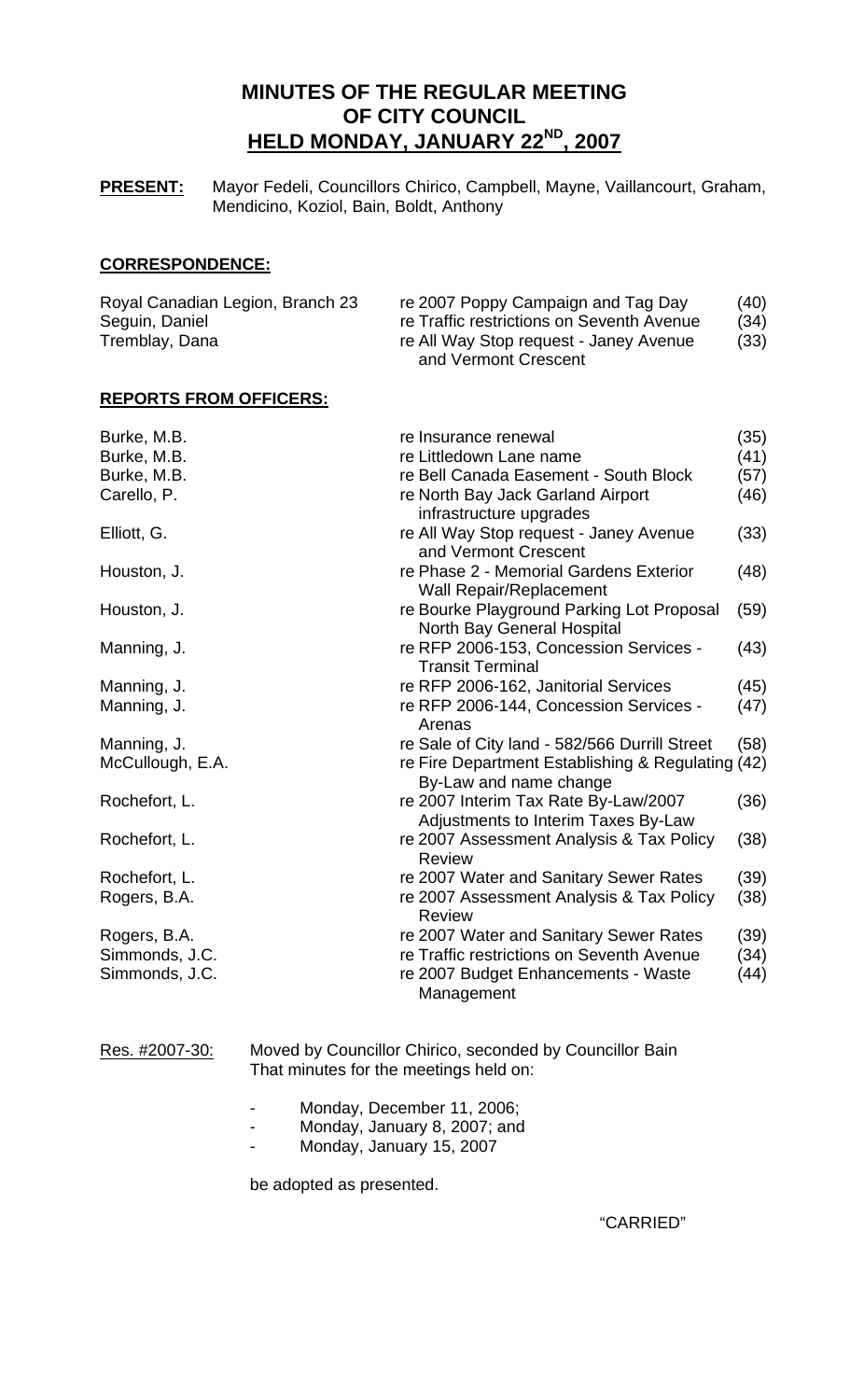Res. #2007-31: Moved by Councillor Anthony, seconded by Councillor Boldt That Community Services Committee Report No. 2007-01 relating to:

the Heritage Festival

be adopted as presented.

"CARRIED"

# **COMMUNITY SERVICES COMMITTEE REPORT NO. 2007-01**

January 22, 2007

TO THE COUNCIL OF THE CORPORATION OF THE CITY OF NORTH BAY

Your Worship and Councillors:

The Community Services Committee presents Report No. 2007-01 and recommends:

- 1. That a) Community Services staff be directed to explore the option of separating the concert portion of the Heritage Festival;
	- b) the Heritage Festival Management Committee remain to operate other festival activities for 2007 and planning should begin immediately;
	- c) staff immediately prepare and issue a Request for Proposal for the concert portion of the Festival with a report back to Council as soon as practical; and
	- d) if the private entertainment option is not viable for 2007, the Heritage Festival Management Committee would run the entertainment component for 2007 with a maximum upset limit for the entire Festival of \$600,000.

All of which is respectfully submitted.

 ANTHONY BOLDT BAIN FEDELI

ASSENTS DISSENTS

Res. #2007-32: Moved by Councillor Anthony, seconded by Councillor Boldt That Community Services Committee Report No. 2007-02 relating to:

> By-Law No. 2007-07 to regulate the administration of Building **Permits**

be adopted as presented.

"CARRIED"

# **COMMUNITY SERVICES COMMITTEE REPORT NO. 2007-02**

January 22, 2007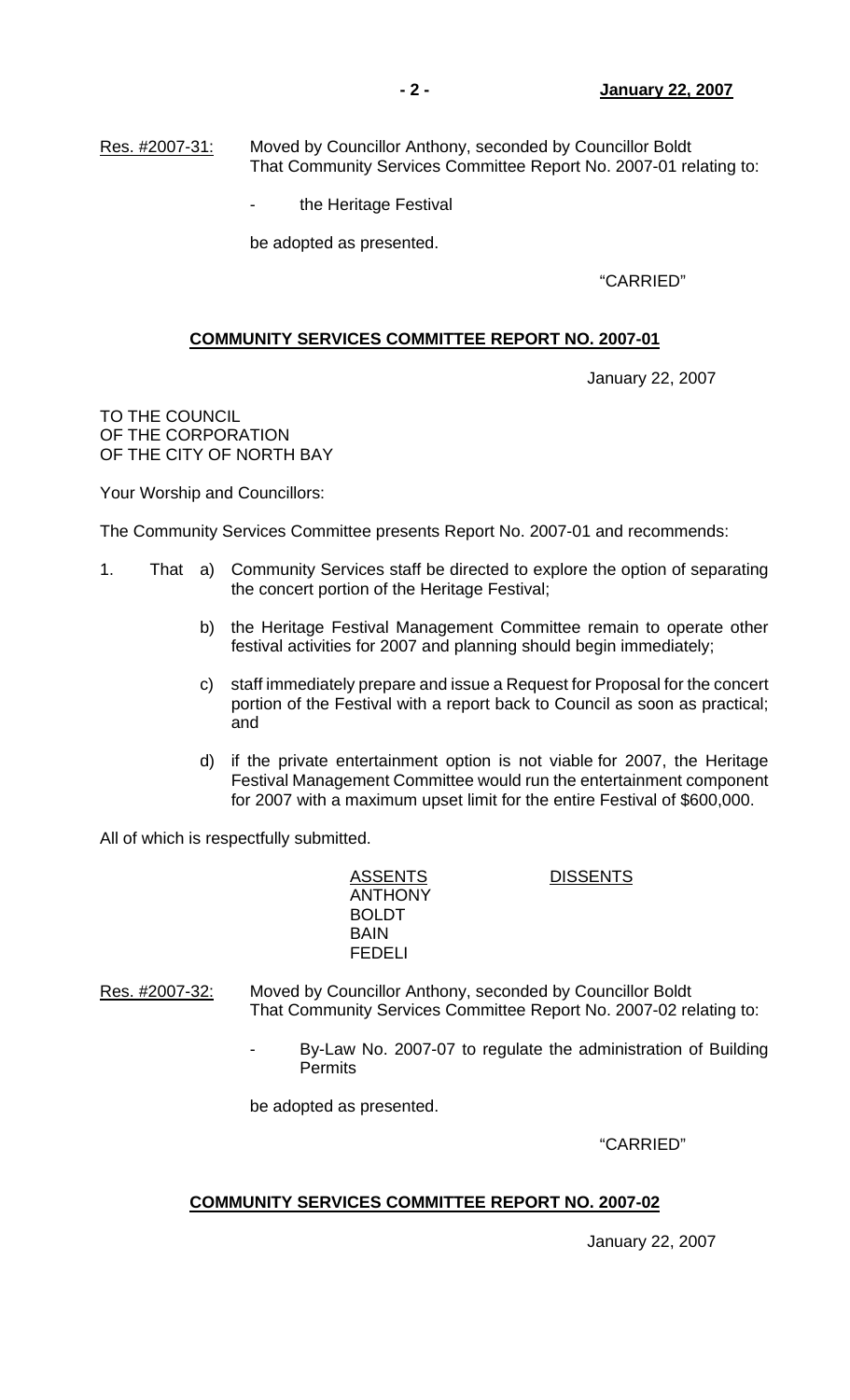TO THE COUNCIL OF THE CORPORATION OF THE CITY OF NORTH BAY

Your Worship and Councillors:

The Community Services Committee presents Report No. 2007-02 and recommends:

1. That By-Law No. 2007-07 being a by-law to regulate the administration of Building Permits be brought forward for three (3) readings on Monday, January 22, 2007.

ASSENTS DISSENTS

All of which is respectfully submitted.

|                       |                                                                                                                                                                                                                                                                                            | <b>ANTHONY</b><br><b>BOLDT</b><br><b>BAIN</b><br><b>FEDELI</b>                                                                            |                                   |                                                              |           |                                                                                                                                                   |
|-----------------------|--------------------------------------------------------------------------------------------------------------------------------------------------------------------------------------------------------------------------------------------------------------------------------------------|-------------------------------------------------------------------------------------------------------------------------------------------|-----------------------------------|--------------------------------------------------------------|-----------|---------------------------------------------------------------------------------------------------------------------------------------------------|
| Res. #2007-33:        | Moved by Councillor Koziol, seconded by Councillor Mendicino<br>Traffic & Parking By-Law No. 2002-01 be amended to<br>That<br>$\left( \begin{array}{c} 1 \end{array} \right)$<br>include all way stop controls at Janey Avenue and Vermont<br>Crescent by revising the following schedule: |                                                                                                                                           |                                   |                                                              |           |                                                                                                                                                   |
|                       |                                                                                                                                                                                                                                                                                            | Schedule 6 to Traffic & Parking By-Law No. 2002-01<br>Stop Signs - Section 11<br>Janey Avenue & Vermont Crescent On all three approaches  |                                   |                                                              |           |                                                                                                                                                   |
|                       | 2)                                                                                                                                                                                                                                                                                         | Traffic & Parking By-Law No. 2002-01 be amended to<br>include parking restrictions on Janey Avenue by revising the<br>following schedule: |                                   |                                                              |           |                                                                                                                                                   |
|                       | <b>Road</b>                                                                                                                                                                                                                                                                                | Schedule 18 to Traffic & Parking By-Law No. 2002-01<br>No Parking Areas At Any Time - Section 28<br>Side<br><b>SECTION J</b>              |                                   | <u>From</u>                                                  |           | <u>To</u>                                                                                                                                         |
|                       |                                                                                                                                                                                                                                                                                            | Janey Avenue                                                                                                                              | <b>Both</b>                       | 200m East of<br><b>Greenhill Avenue</b>                      |           | <b>Vermont Crescent</b>                                                                                                                           |
|                       | 3)<br>a copy of the report EES 2007-01 dated January 4, 2007<br>from George Elliott, Senior Municipal Engineer be forwarded<br>to Dana Tremblay for information.                                                                                                                           |                                                                                                                                           |                                   |                                                              |           |                                                                                                                                                   |
|                       |                                                                                                                                                                                                                                                                                            |                                                                                                                                           |                                   |                                                              | "CARRIED" |                                                                                                                                                   |
| Res. #2007-34:        |                                                                                                                                                                                                                                                                                            |                                                                                                                                           | 40 metre easterly, be maintained. | Moved by Councillor Koziol, seconded by Councillor Mendicino |           | That the parking restrictions on Seventh Avenue from Cassells Street to                                                                           |
|                       |                                                                                                                                                                                                                                                                                            |                                                                                                                                           |                                   |                                                              | "CARRIED" |                                                                                                                                                   |
| Res. #2007-35:        | an overall increase of 10%.                                                                                                                                                                                                                                                                |                                                                                                                                           |                                   | Moved by Councillor Chirico, seconded by Councillor Campbell |           | That Council renew its insurance coverage with OMEX for the total sum<br>of \$1,152,633.00 plus \$53,022.88 P.S.T. for the year 2007 representing |
|                       |                                                                                                                                                                                                                                                                                            |                                                                                                                                           |                                   |                                                              | "CARRIED" |                                                                                                                                                   |
| <u>Res. #2007-36:</u> | That Council enact:                                                                                                                                                                                                                                                                        |                                                                                                                                           |                                   | Moved by Councillor Chirico, seconded by Councillor Campbell |           |                                                                                                                                                   |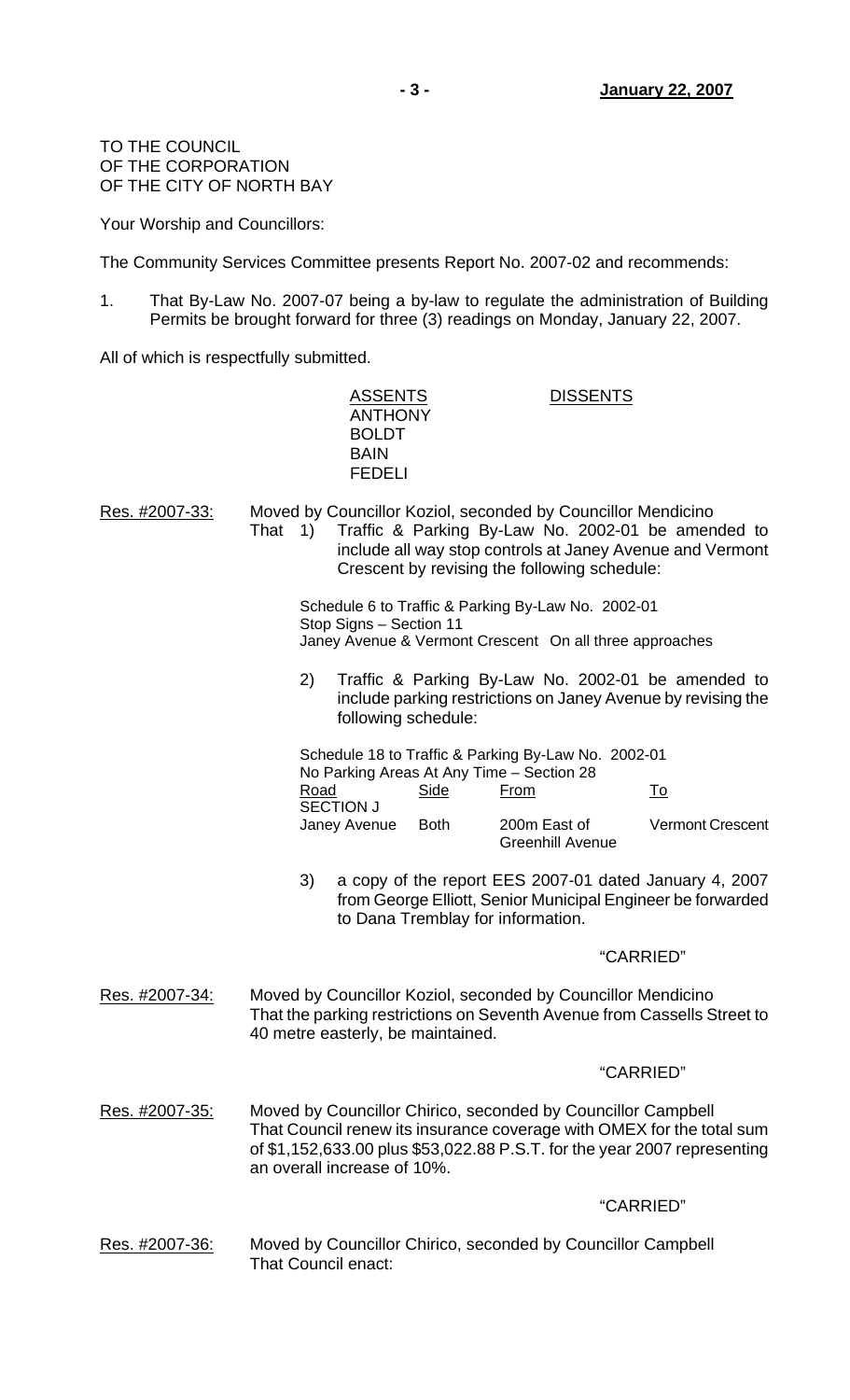- 1) By-Law No. 2007-03, being a by-law to levy certain interim rates, taxes and charges and that the by-law be given three (3) readings on January 22, 2007; and
- 2) By-Law No. 2007-04, being a by-law to adjust interim taxes on certain properties that would be levied too high or too low in relation to total taxes that will be levied on the property and that the by-law be given three (3) readings on January 22, 2007.

# "CARRIED"

Res. #2007-37: Moved by Councillor Chirico, seconded by Councillor Campbell That accounts totalling \$30,712,684.06 for October, November and December 2006 be approved.

# "CARRIED"

Res. #2007-38: Moved by Councillor Chirico, seconded by Councillor Campbell That the report from Lorraine Rochefort and Brian Rogers dated January 16, 2007 re 2007 Assessment Analysis & Tax Policy Review be referred to the General Government Committee.

# "CARRIED"

Councillor Koziol declared a conflict of interest on the above matter as it relates to multiresidential property.

Res. #2007-39: Moved by Councillor Chirico, seconded by Councillor Campbell That the report from Brian Rogers/Lorraine Rochefort dated January 2, 2007 re Water and Sanitary Sewer Rates - 2007 be referred to the General Government Committee and for a Public Meeting.

### "CARRIED"

- Res. #2007-40: Moved by Councillor Chirico, seconded by Councillor Campbell That 1) Council approve October 28, 2007 (Sunday) for House-to-House distribution of Poppies; and
	- 2) November 3, 2007 (Saturday) for Tag Day.

### "CARRIED"

Res. #2007-41: Moved by Councillor Koziol, seconded by Councillor Mendicino That Traffic & Parking By-Law No. 2002-01 be amended to reflect the correct wording for Littledown Lane.

### "CARRIED"

Res. #2007-42: Moved by Councillor Anthony, seconded by Councillor Boldt That Council repeal Fire Department By-Law No. 2000-30 and pass a new Establishing & Regulation By-Law which identifies services provided and the North Bay Fire Department now be known as: North Bay Fire and Emergency Services which more accurately reflects the services provided.

### "CARRIED"

Res. #2007-43: Moved by Councillor Anthony, seconded by Councillor Boldt That North Bay City Council approve the lease of approximately 250 sq. ft. within the North Bay Transit Terminal to Marco Concession & Food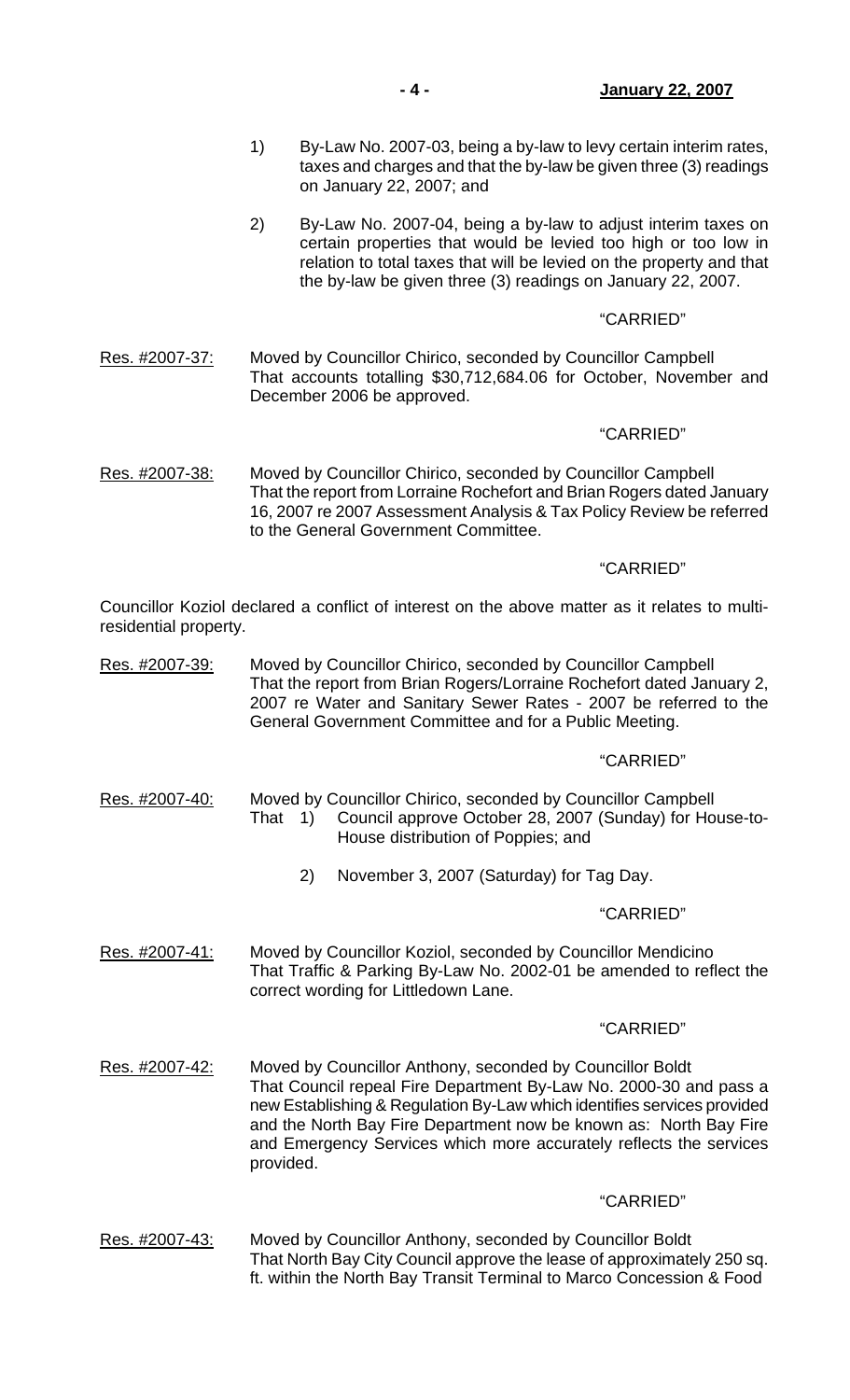Catering, who will provide concession services. The period of contract shall be from the time of contract to December 31, 2010, with the provision of two (2) option years of one (1) year each if mutually agreeable to both parties. The contract shall be conditional upon an Agreement of Terms with the City.

### "CARRIED"

Res. #2007-44: Moved by Councillor Koziol, seconded by Councillor Mendicino That the report from J.C. Simmonds dated January 10, 2007 re 2007 Budget Enhancements - Waste Management, be referred to the Engineering & Works Committee.

#### "CARRIED"

Res. #2007-45: Moved by Councillor Chirico, seconded by Councillor Campbell That North Bay City Council approve a contract be issued to Koprash Investments Inc. o/a Sunlite Floor Cleaners, in the amount of \$220,437.84 (GST extra), to provide janitorial services for North Bay City Hall and North Bay Public Works for the period February 1, 2007 to January 31, 2010, with a one (1) year option if mutually agreeable to both parties.

## "CARRIED"

- Res. #2007-46: Moved by Councillor Anthony, seconded by Councillor Boldt
	- That 1) Council supports North Bay Jack Garland Airport's application to the Northern Ontario Heritage Fund for infrastructure upgrades; and
		- 2) in the event the funding applications are approved, Council will proceed with the City's stated contribution of \$164,584.00.

#### "CARRIED"

Res. #2007-47: Moved by Councillor Anthony, seconded by Councillor Boldt That North Bay City Council approve the issue of a contract to Marco Concession & Food Catering, who will provide concession services to Memorial Gardens, West Ferris Arena and Pete Palangio Arena. The period of contract shall be from the time of contract to December 31, 2009, with the provision of two (2) years of one (1) year each if mutually agreeable to both parties. The contract shall be conditional upon an Agreement of Terms with the City.

- Res. #2007-48: Moved by Councillor Anthony, seconded by Councillor Boldt
	- That 1) Council approve Phase 2: Exterior Wall Repair for Memorial Gardens at a total estimated budget cost of \$493,000.00, subject to 2007 Capital Budget approval of \$200,000.00;
		- 2) a contract be awarded to Monteith Building Group Ltd. in the amount of \$378,500.00 to repair additional exterior walls of Memorial Gardens as outlined in Report CSBU 2007-07;
		- 3) a Capital Expenditure By-Law be prepared to authorize the Memorial Gardens Improvement Program, being 2007 Capital Budget Project No. 66, at a net debenture cost of \$200,000.00; and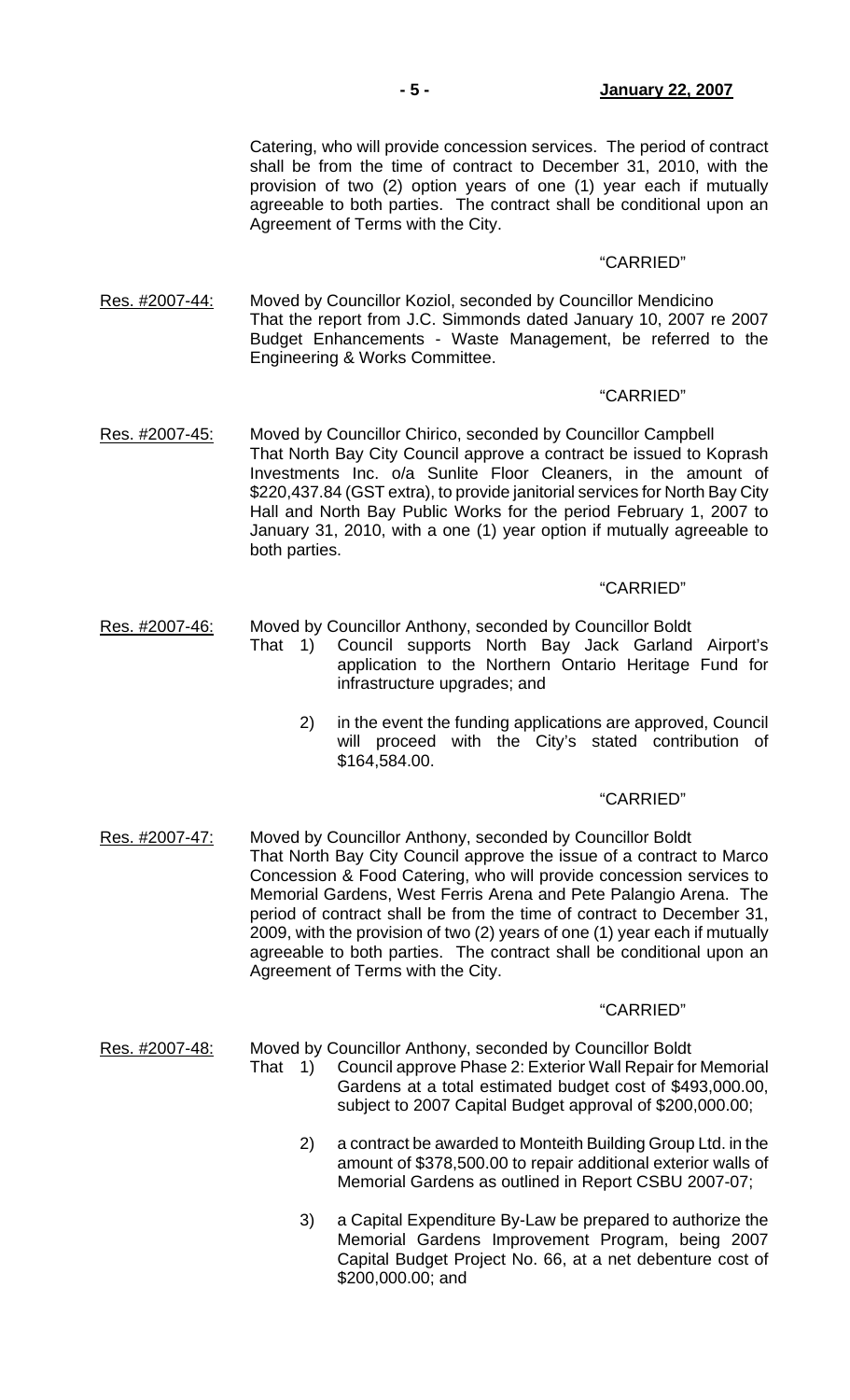4) the Chief Financial Officer be authorized to transfer up to \$114,800.00 from the 2006 Capital Budget #72-Building Rehabilitation into the existing Memorial Gardens Wall Repair account that will have an opening of \$178,200.00 as outlined in this report.

# "CARRIED"

Res. #2007-49: Moved by Councillor Chirico, seconded by Councillor Campbell That the following by-laws be read a first and second time:

By-Law No. 2007-03 to levy certain interim rates, taxes and charges.

By-Law No. 2007-04 to adjust Interim Taxes for 2007.

 By-Law No. 2007-06 to amend Procedural By-Law No. 2003-139 (Code of Conduct).

 By-Law No. 2007-09 to execute an Agreement of Purchase and Sale with Chamberlain Management Services Limited, in trust, relating to the purchase of 1.08 acres of land to the east of the Chamber of Commerce Building.

### "CARRIED"

Res. #2007-50: Moved by Councillor Chirico, seconded by Councillor Campbell That the following by-laws be read a third time and passed:

By-Law No. 2007-03 to levy certain interim rates, taxes and charges.

By-Law No. 2007-04 to adjust Interim Taxes for 2007.

 By-Law No. 2007-06 to amend Procedural By-Law No. 2003-139 (Code of Conduct).

 By-Law No. 2007-09 to execute an Agreement of Purchase and Sale with Chamberlain Management Services Limited, in trust, relating to the purchase of 1.08 acres of land to the east of the Chamber of Commerce Building.

### "CARRIED"

Res. #2007-51: Moved by Councillor Anthony, seconded by Councillor Boldt That the following by-law be read a first and second time:

By-Law No. 2007-07 to regulate the administration of Building Permits.

## "CARRIED"

Res. #2007-52: Moved by Councillor Anthony, seconded by Councillor Boldt That the following by-law be read a third time and passed:

By-Law No. 2007-07 to regulate the administration of Building Permits.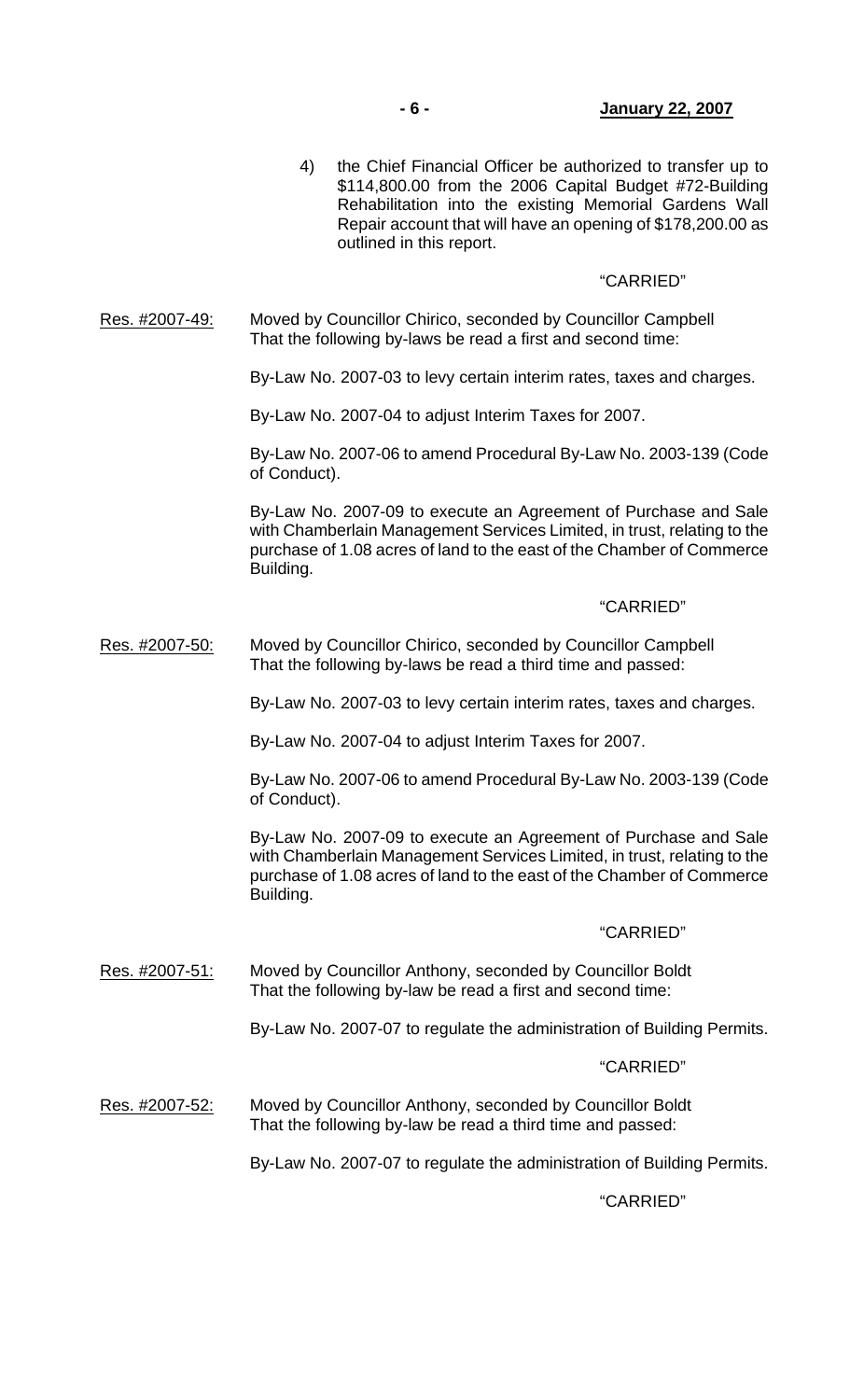Res. #2007-53: Moved by Councillor Koziol, seconded by Councillor Mendicino That the following by-laws be read a first and second time:

> By-Law No. 2007-05 to amend Traffic & Parking By-Law No. 2002-001, Schedule 6 (Stop Signs - Section 11).

> By-Law No. 2007-08 to execute an Agreement with Stantec Consulting Ltd. relating to the reconstruction of Oak Street from Fraser Street to Wyld Street.

## "CARRIED"

Res. #2007-54: Moved by Councillor Koziol, seconded by Councillor Mendicino That the following by-laws be read a third time and passed:

> By-Law No. 2007-05 to amend Traffic & Parking By-Law No. 2002-001, Schedule 6 (Stop Signs - Section 11).

> By-Law No. 2007-08 to execute an Agreement with Stantec Consulting Ltd. relating to the reconstruction of Oak Street from Fraser Street to Wyld Street.

### "CARRIED"

Res. #2007-55: Moved by Councillor Koziol, seconded by Councillor Chirico WHEREAS the City of North Bay is a major tourism and outdoor recreation centre;

> AND WHEREAS the City's economy greatly benefits from the surrounding natural environment;

> AND WHEREAS North Bay's economy, primarily made up of nonpolluting light industry, institutions and commercial establishments, is conducive to an environmentally conscious population;

> AND WHEREAS significant economic development opportunities exist in green businesses;

> AND WHEREAS significant marketing opportunities exist in being a green community;

> AND WHEREAS the quality of life that North Bay residents have come to expect is tied to clean land, clean air and clean water;

AND WHEREAS global solutions begin with local action;

 BE IT THEREFORE RESOLVED THAT staff be directed to develop an Environmental Green Plan for the City of North Bay.

### "CARRIED"

Res. #2007-56: Moved by Councillor Chirico, seconded by Councillor Campbell That Council adjourn in-camera to discuss property matters 17, 18, 19, 20, 21 and 23 and personnel matter 22.